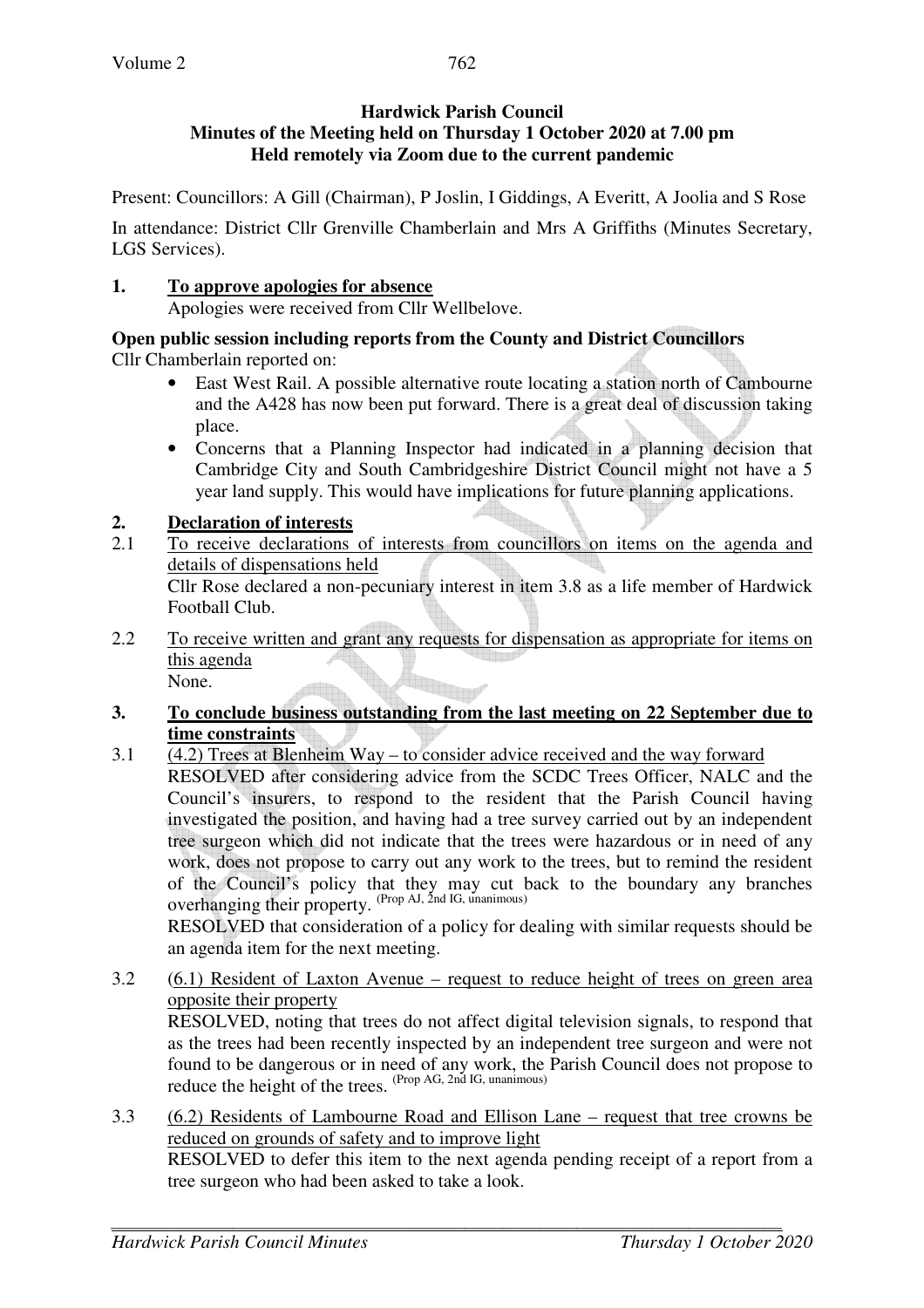Cllr Rose referred to emails he had received from residents regarding overhanging branches in Egremont Road and another in Limes Road. These will be agenda items for the next meeting.

- 3.4 (6.5) Age UK Community Warden Schemes request for a meeting At 7.34 pm the meeting was briefly suspended to enable Cllr Chamberlain to comment. RESOLVED that Cllr Joslin be appointed to attend a meeting and report back. (Prop AG, 2nd AJ, unanimous)
- 3.4 (6.6) CCC replacement of school warning units RESOLVED noting that CCC propose to replace the "wigwags" signs in the next six weeks, that the Highways Working Group should follow this up. (Prop AJ, 2nd AE, unanimous)
- 3.5 (6.8) SCDC Greater Cambridge Local Plan First Conversation and Call for Sites RESOLVED to note the land put forward in the village under the Call for Sites which can be viewed on the CCC website via the following link: https://www.greatercambridgeplanning.org/emerging-plans-and-guidance/greatercambridge-local-plan/first-conversation-consultation-and-call-for-sites/. This included sites south of St Neots Road, east of Cambridge Road, behind 25 St Neots Road and on Toft Road. Sites had also been put forward either side of the Hardwick to Dry Drayton Road, south of Bourn, at Elsworth, Knapwell and Caldecote. As yet the Parish Council has not received any further information. It was noted that

the total potential number of houses on these sites vastly outnumbered the amount of housing required by the Local Plan, which was 5000 – 30,000.

3.6 (8.1) New Housing Developments and Planning Obligations

RESOLVED to note Cllr Rose's report on discussions with James Fisher, SCDC S106 Officer, regarding the possibility of varying the Off-site Sports Contribution in the S106 agreement for the St Neots Road development, to alter the wording to make it less prescriptive so as to allow the match officials' changing rooms in the Community Centre as an alternative to the Pavilion.

RESOLVED to write to James Fisher, SCDC S106 Officer, to request a Deed of Variation for the St Neots Road S106 agreement to amend the wording to read "A contribution of £45,000 towards the provision, refurbishment, of any sports facilities which will benefit the Development and will make acceptable in planning terms that which would otherwise be unacceptable and which may include (but not necessarily limited to) works to and/or otherwise associated with changing rooms at the existing pavilion at Hardwick Recreation Ground." (Prop SR, 2nd AG, unanimous)

RESOLVED that the change to the S106 agreement for the St Neots Road development Transport Contribution, replacing "Electronic bus signs" with "Highways road safety measures on St Neots Road or surrounding areas" be requested at the same time. (Prop SR, 2nd AG, unanimous)

Cllr Rose reported on a meeting held with the developers of the St Neots Road development, also attended by Cllrs Gill and Everitt, at which the condition relating to improvements for footpaths and lighting and the Parish's request for improvements to footpaths and lighting and pedestrian refuge islands opposite the site were discussed. A request was made that the improvements extend as far as Miller's Way. The Council's requests are to be considered by the developers.

Some preliminary work is starting at the entrance to the site, involving the demolition of one bungalow. The developers hope to commence on site at the beginning of November or in December, after the Reserved Matters are finalized. It would be about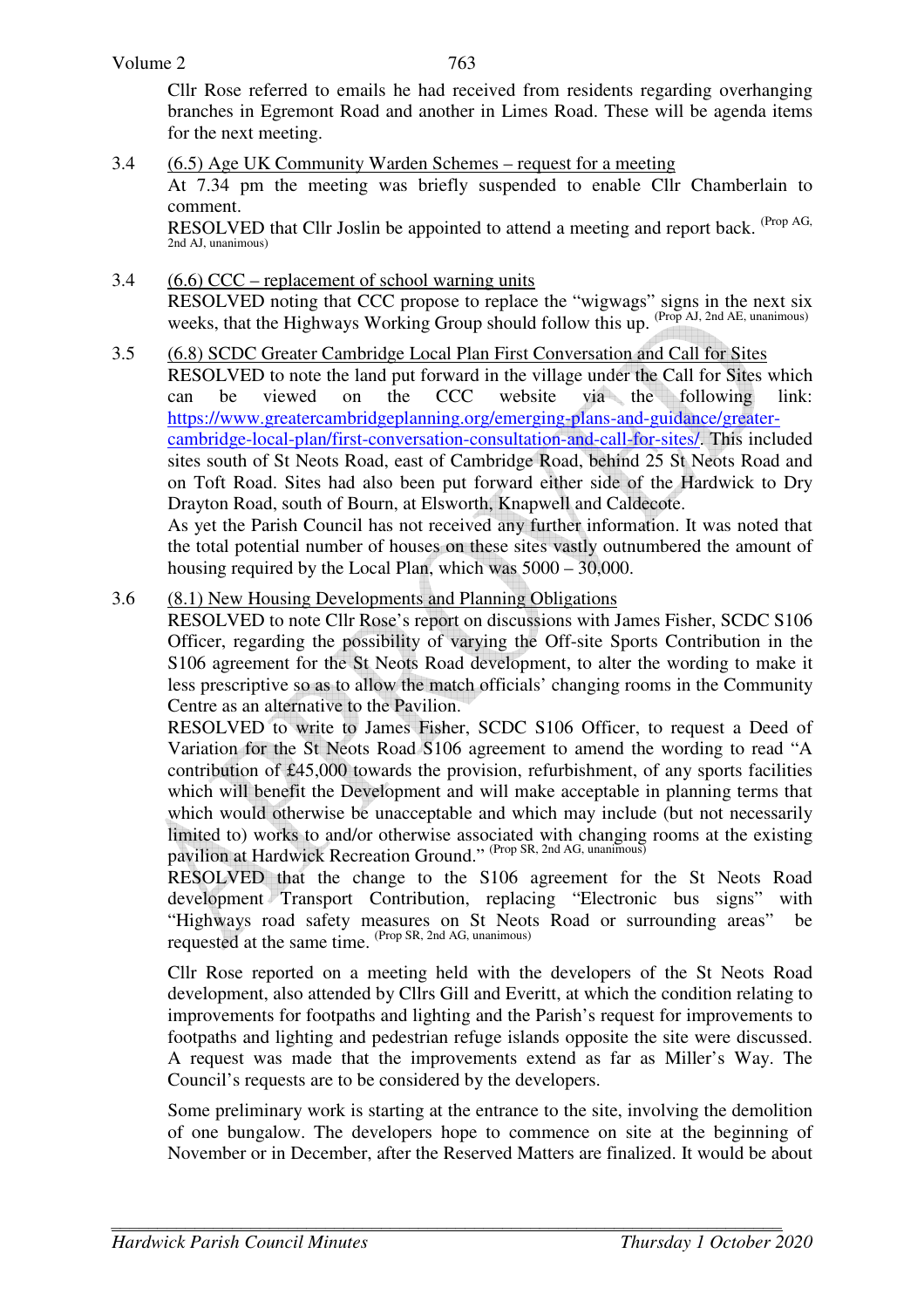12 months before the first occupation when monies would be paid to the Parish Council for S106 projects.

With regard to Condition 28, this would need to be in place before the first occupation and lighting will be placed on the side of the road opposite the development at the insistence of Highways. The notice board and post box will be put on a hard standing to protect them.

3.7 (8.2) Village Plan review and proposal from Communications Working Group that the Parish Council publishes progress against the Village Plan comments

RESOLVED that Cllr Everitt should prepare a systematic review of the plan, reporting on what progress had been made since the Village Plan was written and what is still to be done, and pass it to Cllr Joolia for publication on the website. <sup>(Prop</sup>) AE, 2nd PJ, unanimous)

3.8 (8.3) Proposal that the Parish Council considers the cutting of the football pitch

RESOLVED, following a request from the Football Club that the pitch be cut shorter, given that the Parish Council would not wish the maintenance work done to the Recreation Ground to be undermined, and taking into account concerns about risk and insurance, to respond that the Parish Council would not wish the Club to carry out mowing of the football pitch independently, but has provision in place to ask the contractor for extra cuts when required. It was weather dependent that at most three additional cuts would be required but that some years no additional cuts would be required.<sup>(Prop AG, 2nd AJ, unanimous)</sup>

3.9 (8.5) Proposal that the Parish Council implement official Council email address at earliest for reasons as detailed in report

 At 8.20 pm the meeting was briefly suspended to enable District Cllr Chamberlain to outline the SCDC system.

 RESOLVED having considered Cllr Joolia's report and recommendation to adopt official Parish Council email addresses.

 RESOLVED to accept Cllr Joolia's recommendation of provider, Zoho Mail, for a Mail Lite 5 GB option at £8 per month based on 10 users, with an option to upgrade to a Mail Premium 50 GB option at £32 per month for additional storage and security if required.

 RESOLVED to adopt the pattern for the email address as: <first initial>.<surname>@hardwick-cambs.org.uk.

RESOLVED to adopt the main Council address as: clerk@hardwick-cambs.org.uk, and to discuss this with the Clerk. (Prop AJ, 2nd AE, unanimous)

3.10 (8.6) Communication and Engagement Working Group recommendation about village website: Consider a redesign and upgrading to latest technology, which allows a better information flow and search. It would also improve the sites SEO, and make it more user friendly and useful.

 RESOLVED having considered Cllr Joolia's report to put out a request to the village for volunteers to design and build a new website but if no volunteers come forward within a deadline of two weeks, to obtain an "off the peg" website for approximately £250-£500. This will be an agenda item for the next meeting. (Prop AJ, 2nd AE, unanimous)

3.11 (8.7) Recommend that an application is made for the reallocation of funds in the S106 Agreement for land south of 279 St Neots Road

 RESOLVED having considered Cllr Everitt's report to request a Deed of Variation of the S106 Agreement for land south of 279 St Neots Road to amend the Transport Contribution to replace "Electronic bus signs" with "Highways road safety measures on St Neots Road or surrounding areas." (Prop AE, 2nd AG, unanimous)